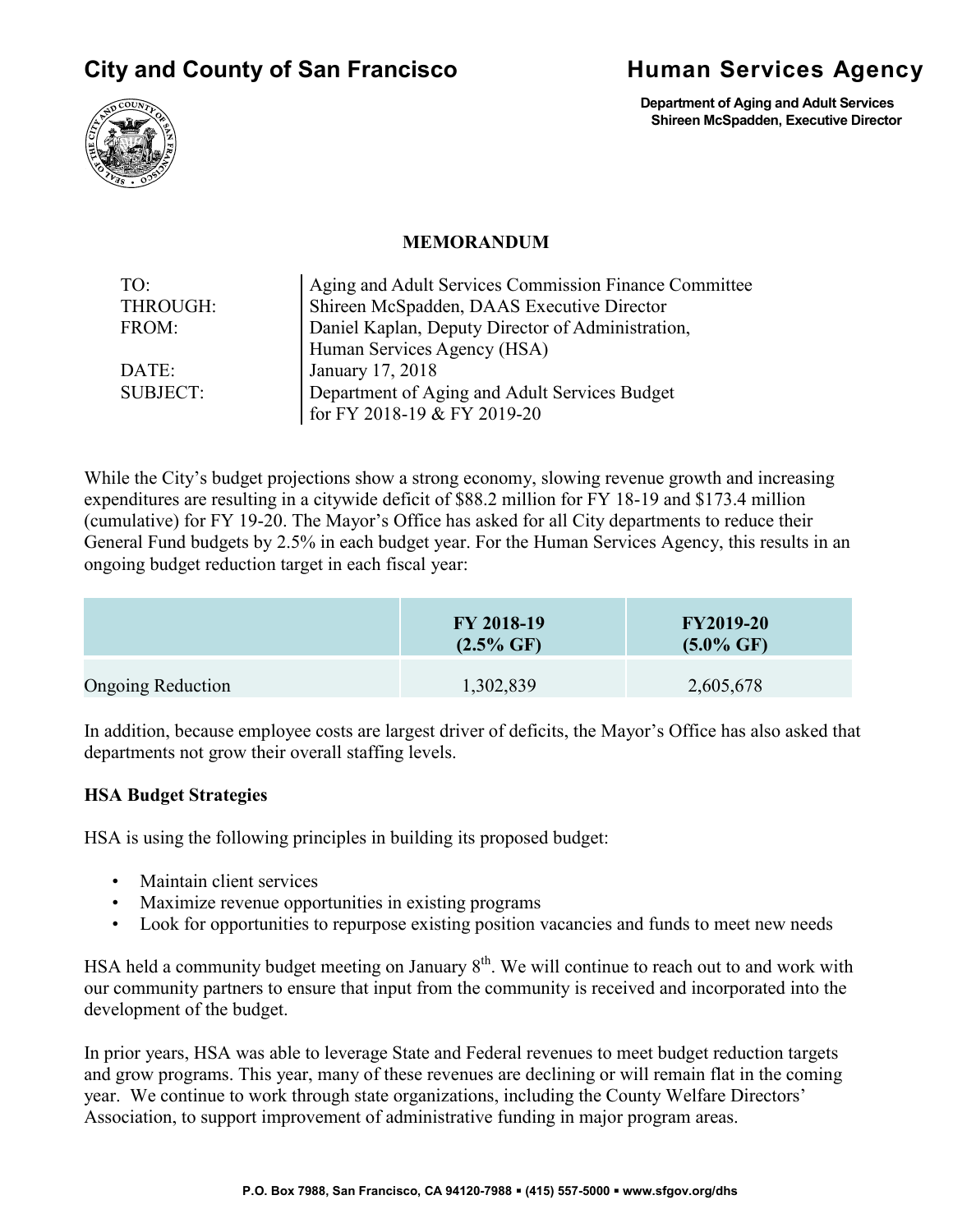## **DAAS Program Highlights and Initiatives**

## **Direct Services Division**

## **In-Home Supportive Services (IHSS)**

DAAS continues to work through the financial implications of the revised Maintenance of Effort funding arrangement for IHSS. Since the adoption of the FY 17-18 budget, the State has provided additional information on the impact of the revised Maintenance of Effort cost share, including increases to the City's share of costs for (1) wage increases for IHSS providers, (2) services provided through the IHSS contract with HomeBridge, and (3) a cap on administrative expenditures. HSA estimates that total increase to the City in FY 17-18 for implementing the new provisions of the IHSS Maintenance of Effort will be \$19.9 million, an increase of \$8.8 million above the original budget for FY17-18. The Board of Supervisors recently passed supplemental budget legislation introduced by the Mayor to address these additional needs in the DAAS budget by tapping into a state budget reserve.

| <b>IHSS Liabilities in FY17-18</b>                              | <b>Projected Cost</b> |
|-----------------------------------------------------------------|-----------------------|
| FY 2017-18 Increase in Maintenance of Effort Cost Share         | \$10,000,000          |
| Local Share of Increase in Minimum Wage from \$13/hr to \$14/hr | 3,700,000             |
| Local Share of Increased Contract Mode Rate                     | 2,500,000             |
| Local Share of Administrative Cap Reductions                    | 3,700,000             |
| TOTAL Revised Increased Costs above FY 2017-18 base             | 19,900,000            |
| FY 2017-18 Budgeted Increase                                    | (11,100,000)          |
| <b>TOTAL Supplemental Need</b>                                  | \$8,800,000           |

HSA anticipates additional increases in the City's Maintenance of Effort cost share in FY 18-19 due to the State's 5 percent inflation factor in calculating the Maintenance of Effort cost share, a reduction in State General Fund allocation available to offset the impacts, and the increase in the City's minimum wage from \$14/hr. to \$15/hr. The Mayor's citywide budget projections accounted for these increased costs in FY 18-19 and beyond as part of deficit projections noted above.

Homebridge provides contract mode IHSS services to some of the city's most vulnerable IHSS consumers including those who are unable to supervise their own care due to significant mental health issues or cognitive impairment. Since the city's voter approved minimum wage ordinance went into effect in May 2015, Homebridge's home care attendants have been paid the minimum wage. As a result, it has been much harder for Homebridge to maintain its workforce, significantly impacting the CBO's ability to provide care to over 1,000 older adults and adults with disabilities. In fact, Homebridge has been reporting an annual staff turnover rate of 60-70%. In an effort to improve recruitment and retention efforts, with the Mayor's support, Homebridge will transform its home care pay structure from a single minimum wage to a multitiered wage structure, providing enhanced wages based on the complexity of client needs and skill development. This tiered wage will range from \$2 to \$3 an hour above minimum wage. DAAS leadership and Homebridge believe that the enhanced wages will allow Homebridge to provide consistent, highquality, and critically-needed home care services, reducing the risk of hospitalizations, evictions, and other crisis situations for clients.

#### **Adult Protective Services**

Last year, Adult Protective Services successfully launched a High Risk Self-Neglect and Eviction Prevention Unit made up of Licensed Clinical Social Workers with enhanced training to support cases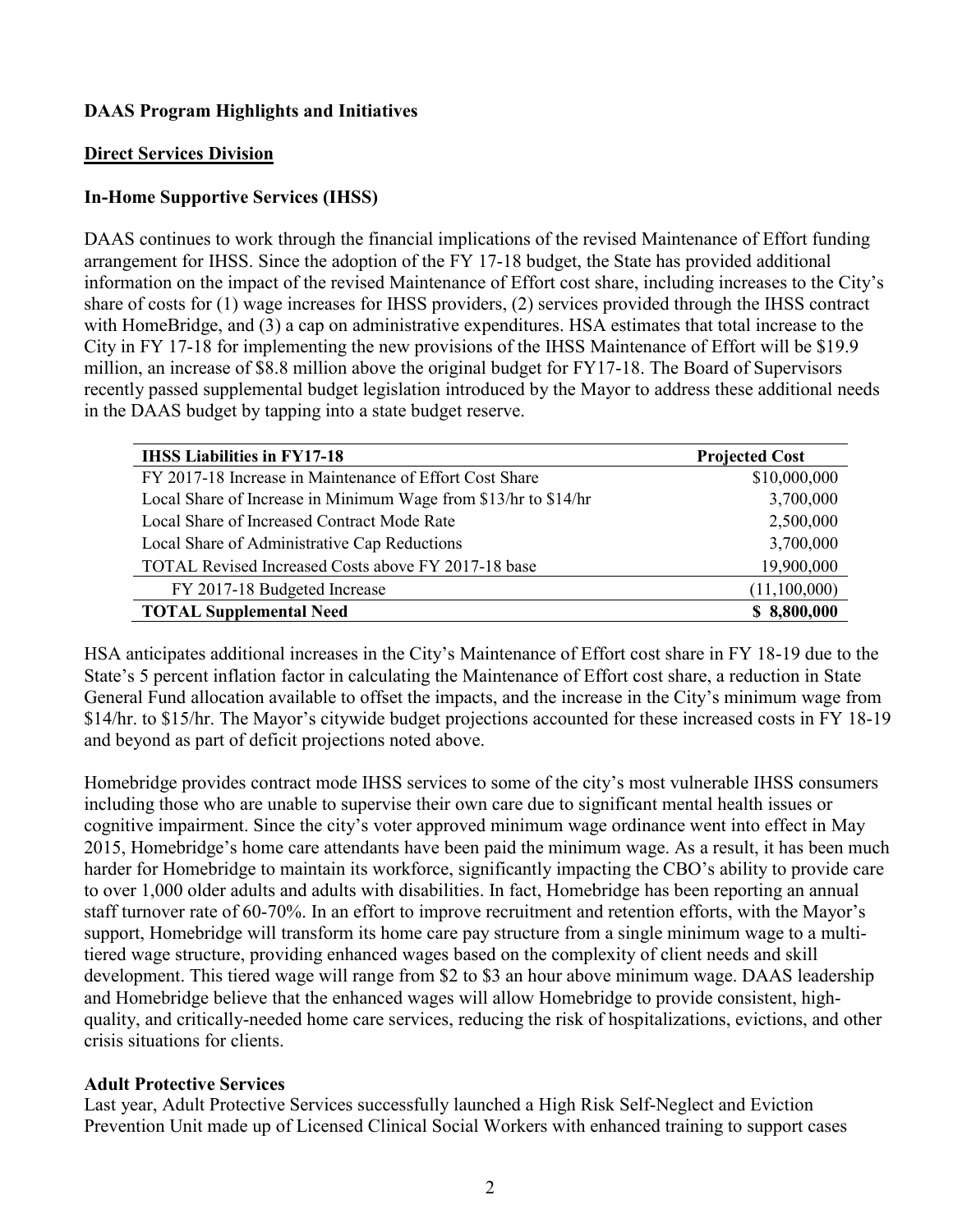involving high risk self-neglect, hoarding and cluttering conditions, substance abuse, and risk for eviction or loss of housing. In the current year, APS will establish program-based specialists to handle complex cases of financial abuse and protection. In FY 16-17, DAAS received over 1,700 reports of suspected financial abuse. It is difficult for prosecutors to obtain substantive evidence and procure convictions in these cases. This specialized APS team aims to enhance criminal justice investigations and support prosecutions in financial abuse situations that target vulnerable adults and seniors. The team will establish collaborative casework processes and work closely with SFPD's Special Victims Unit, the Elder Abuse Forensic Center, the District Attorney's Office, and the Family Violence Council's Elder Justice Subcommittee.

## **Public Conservator**

As part of a collaboration with the Department of Public Health and the Department of Homelessness and Supportive Housing, DAAS is working to improve the city's response to gravely disabled, acutely mentally ill individuals. This approach includes implementation of a community-based conservatorship program, a service model that transfers some conservatees directly from an acute care setting to a community setting where they will receive mental health treatment, intensive case management, access to stable housing, and court-authorized involuntary medication authorizations with court oversight. Additionally, DAAS is working to expand its existing Community Independence Participation Project (CIPP), which provides public conservatorship support for persons who voluntarily consent to participate in a collaborative court model and can safely reside in the community (as opposed to a locked psychiatric facility). In total, the CIPP has served 47 clients since inception in 2011; 18 clients are currently active in the program.

## **Public Guardian**

The Office of the Public Guardian is improving the new client referral process for the benefit of the community and providers. In collaboration with HSA's Innovation Office and in response to feedback gathered through a hospital-based survey, DAAS is developing a streamlined referral packet that will be accessible through an online portal. These enhancements are intended to improve the efficiency and transparency of the referral process.

## **Mobile Work**

DAAS is implementing Mobile Work for field staff who provide direct social services in the community. After completing a one year pilot, the Adult Protective Services has fully adopted Mobile Work; the IHSS program has initiated a pilot, and the Offices of the Public Conservator and Public Guardian are in the early stages of development. Mobile Work promotes cost-savings and also allows for increased efficiencies. By reducing travel time to and from the office, workers are able to complete more work in the field; with Mobile Work participants able to share work spaces, administrative costs are contained. Anecdotally, staff members who have elected to participate in Mobile Work tend to express high satisfaction – the policy has reduced commute time and associated costs and has been cited as supporting positive morale.

#### **Community Services Division**

#### **Dignity Fund**

In the current fiscal year – the first year under the Dignity Fund charter amendment – DAAS received \$6 million in new funding for services that support older adults and people with disabilities to live in the community. Working with the Dignity Fund Oversight and Advisory Committee, DAAS developed an allocation plan to expand existing services and issued seven Requests for Proposals for new programming. The new programs include innovative community services, caregiver respite, LGBT legal/life planning, nutrition services, technology at home, veterans services, and consultant support to facilitate planning for a disability cultural center.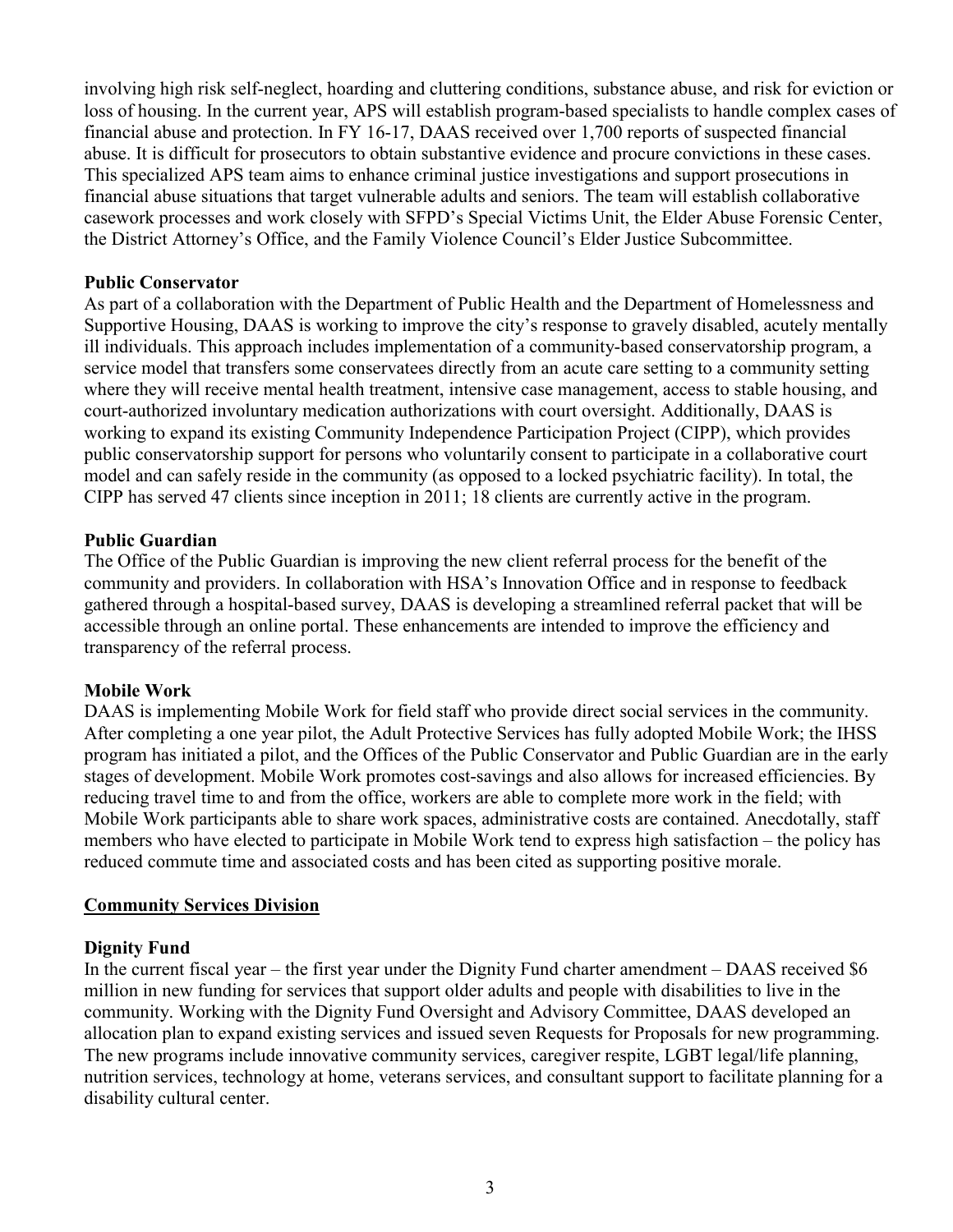As part of the Dignity Fund legislation requirements, DAAS is conducting a comprehensive Community Needs Assessment (CNA) that will be completed by the end of the fiscal year. To date, the CNA process has included community forums, a community survey, and focus groups. The process will include an evidencebased equity analysis and gaps analysis to assess current allocation of funding and unmet needs. The CNA will help inform service allocation for the four year period beginning with FY 19-20. The FY18-19 budget will include an additional \$3 million in new Dignity Fund appropriation.

## **Office on Aging (OOA)**

In FY 17-18, OOA received \$4.8 million in enhancements and addbacks from the Mayor and Board of Supervisors. Half of this new funding (\$2.4 million) was dedicated to the expansion of nutrition services, including \$500,000 from the Mayor's Office. The largest single enhancement was a one-time Board addback of \$1.5 million for rental subsidies. OOA is preparing to put out Requests for Proposals for community services and case management programs in the current year.

## **County Veterans Service Office**

The County Veterans Service Office (CVSO) assists veterans and their dependents to obtain U. S. Department of Veterans Affairs' benefits and entitlements. CVSO represents veterans, their dependents and survivors during the benefits claims process. In FY 16-17, CVSO served approximately 2,800 unduplicated individuals. During that year, CVSO veterans were awarded \$3.68 million in retroactive benefits and approved for ongoing benefits totaling \$341,000 per month (average monthly benefit: \$435).

## **Long-Term Care Operations**

In FY 16-17, DAAS launched the Support at Home pilot, which subsidizes home care costs for older adults and adults with disabilities that have both financial and functional need for home care but are unable to fully afford private pay home care and are ineligible for other subsidized home care programs (e.g., In-Home Supportive Services, the Community Living Fund). Administered by the Institute on Aging, the program will serve 175 to 250 clients annually and requires clients to contribute towards their home care costs on a sliding scale. This pilot originated from a community workgroup facilitated by former Supervisor Eric Mar and is funded for two years. DAAS has contracted with researchers from University of California-San Francisco to conduct a program evaluation.

## **Age- and Disability-Friendly San Francisco Task Force**

In 2014, Mayor Lee petitioned the World Health Organization to accept San Francisco as part of its "Global Age-Friendly Cities Project," notably including adults with disabilities as part of the project focus. The local effort began with a Long-Term Care Coordinating Council workgroup that transitioned to an Age- and Disability-Friendly (ADFSF) Task Force in 2017. Meeting monthly, the ADFSF Task Force assessed local assets and gaps that impact the ability of older adults and people with disabilities to live engaged and fulfilling lives in San Francisco. Co-chaired by the Mayor's Senior Health Policy Advisor and the Executive Director of the IHSS Public Authority and staffed by DAAS, the ADFSF Task Force consisted of consumers and representatives from city departments, community-based organizations, academia, and business. The ADFSF is moving into the next phase of the project with the creation of an ADFSF Implementation Workgroup charged with monitoring the progress of the 24 recommendations developed by the Task Force.

## **HSA Program and Administrative Support**

HSA's Program Support functions are comprised of the following divisions, Planning, Administration (Budget, Contracts, Finance, Human Resources, Information Technology, Facilities/Operations, and